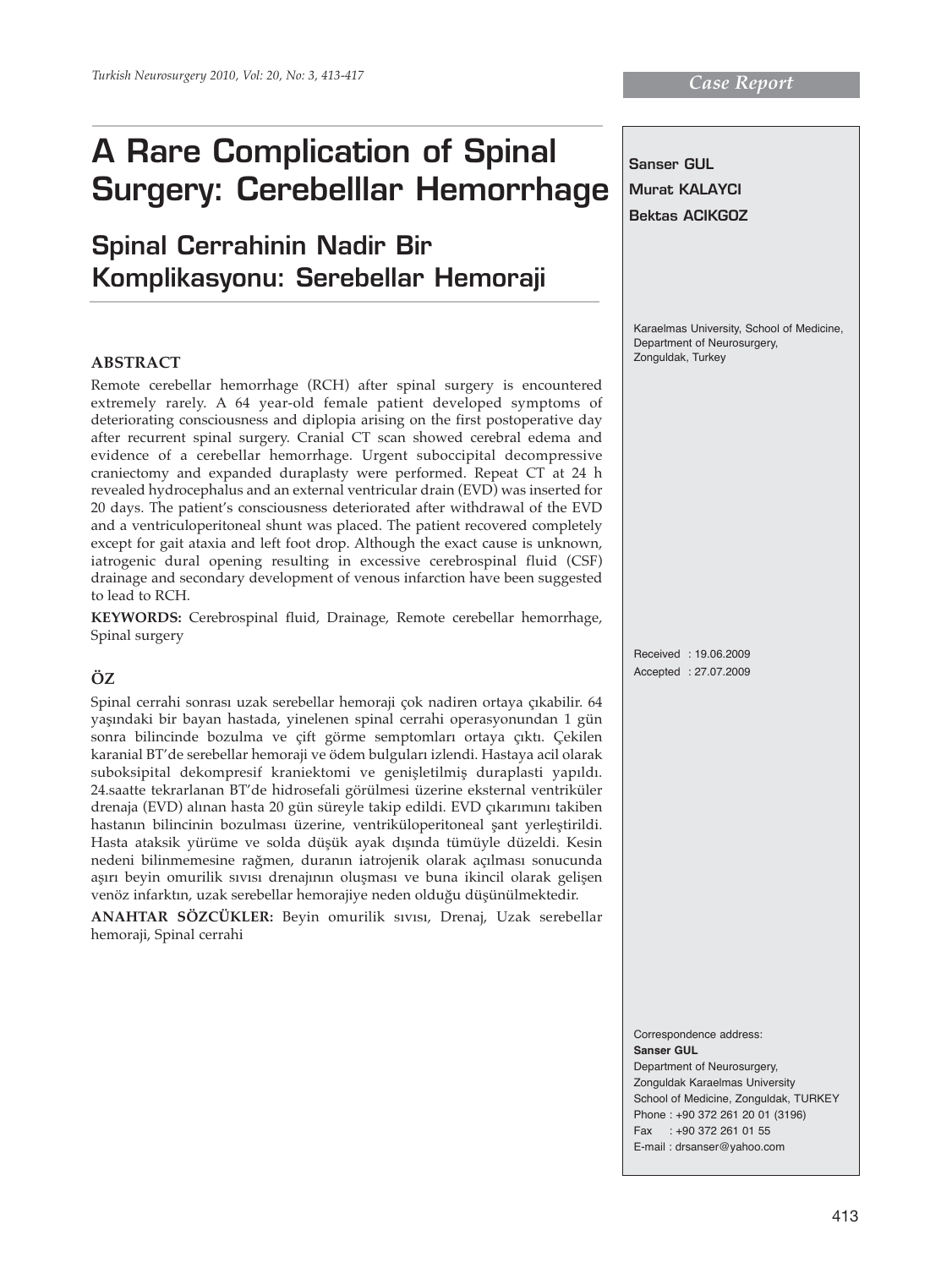# **INTRODUCTION**

Supratentorial subdural hematoma is a rare but well-known complication after spinal surgery or spinal puncture (1). However, cerebellar bleeding after spinal surgery is extremely rare with few published case reports (1-15). It is a very serious clinical problem due to the location of the bleeding. Some authors suggest that remote cerebellar hemorrhage (RCH) or hemorrhagic infarction occurs due to venous infarction, but the pathophysiology and etiology of this condition are unknown (4,12,16,17). Intraoperative, or more likely postoperative, loss of cerebrospinal fluid (CSF) has been reported in most of these cases and therefore seems to contribute to the pathology of this complication (1,8). CSF loss might stretch and occlude the bridging cerebellar veins that course cephalad, leading to hemorrhagic venous infarction (4,8, 12,16,17). Peroperative patient positioning is another factor that is widely suspected to contribute to RCH, but its relevance is unclear (4,8,18).

In the current report, we describe the occurrence of RCH after lumbar spine surgery, summarize the purported mechanisms, and call attention to the early identification and treatment of this complication to avoid or minimize permanent neurological injury.

# **CASE REPORT**

A 64-year-old woman presented with pain in her lower back and left leg. She was operated twice at the level of the L3-4 spinal vertebra with a six-month interval and left foot drop has developed with increasing left leg pain after the second operation. Investigation revealed herniated discs at L3-L4 and L4-L5, and stenosis of the lumbar spinal canal at same levels. The preoperative medical history was not remarkable. Anticoagulants had not been administered and no bleeding tendency was clinically observed before the surgery. She was operated in the prone position via a posterior approach. The surgery involved L3 and L4 laminectomies, L3-4 and L4-5 discectomies and screw fixation of the L3-L5 pedicles, and posterior interbody fusion with allograft. The dura mater was opened accidentally during the operation and was sutured in a watertight fashion. Approximately 100 ml of CSF escaped before the dura was closed. Two suction drains were placed in the epidural space.

There were no additional neurologicL deficits in the early postoperative period. Six hours postoperatively the drains had drawn 300 ml serous fluid tinged with blood. At 24 h after surgery she complained of diplopia. A CT scan was obtained showing cerebral edema and evidence of a cerebellar hemorrhage (Figure 1). The result of laboratory investigations, including platelet count, and a clotting screen, were all in the normal range. The patient became increasingly drowsy over the first 36 h after surgery but was obeying commands and moving all limbs. A suboccipital decompressive craniectomy and expanded duraplasty was performed to reduce pressure within the posterior fossa. At 24 h after second surgery her neurological status deteriorated and a repeat CT showed hydrocephalus. An external ventricular drain (EVD) was placed and the patient's status improved during following 20 days. Her consciousness deteriorated after the withdrawal of the EVD and she was discharged from the hospital after the placement of a ventriculoperitenoal shunt. (Figure 2) The patient recovered completely except for gait ataxia and left foot drop. Diplopia was present on far lateral gaze bilaterally.

# **DISCUSSION**

Several authors have stated that RCH is more likely to occur in patients who undergo surgery involving the risky processes of draining larger volumes CSF, such as aneurysm surgery or temporal lobectomy (1,4,19-24). Yakubian et al. (21) have suggested that brain dislocation because of intraoperative CSF loss as a possible mechanism for this phenomenon. Nevertheless, RCH has also occurred after spinal intervention with planned or occult opening of dura (1-9,11,12). Chadduck (3) first described RCH after a spinal procedure in 1981. Recently, Thomas et al. (12) documented a case in which supratentorial and infratentorial intraparenchymal hemorrhage developed after spinal surgery.

Incidence of RCH resulting from supratentorial craniotomy is  $0.2$ -3.5% (1,12,20) but RCH is a more infrequent complication resulting from spinal surgery. After review of the literature we found only 15 cases of RCH complicating spinal surgery, without any information regarding incidence (1-15) but more than 50 cases of RCH complicating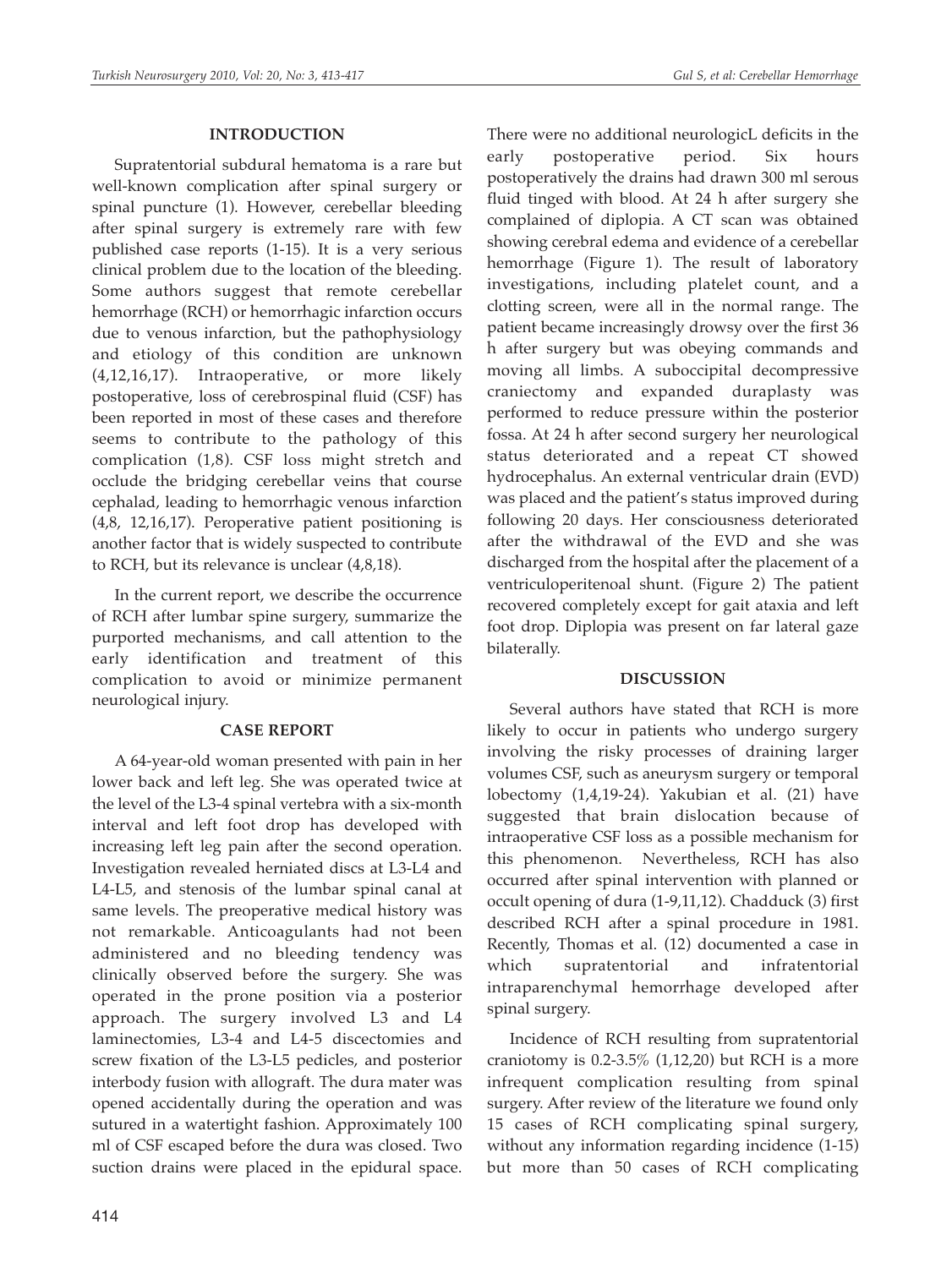

*Figure 1: Axial CT scan obtained 24 hours after spinal surgery, demonstrating acute hemorrhage in the superior aspect of the right cerebellar hemisphere.*



*Figure 2: The right ventricular catheter is seen on the CT before the patient is discharged from the hospital.*

supratentorial surgery have been reported (18,20,25- 27). The classic associated bleeding pattern includes blood in the sulci of one or both cerebellar hemispheres and the vermis facing the tentorium. Additionally, intracerebellar hemorrhage, mainly in the upper parts of the cerebellum, is frequently observed (1,25).

Different authors have proposed several pathological mechanisms for RCH. Chadduck (3) postulated that elevated blood pressure might cause an increased gradient between intravascular pressure and CSF pressure, and thus induce hemorrhage into the cerebellar parenchyma. Andrews and Koci (2) speculated that their case of cerebellar infarction resulted from transient traction, kinking, or spasm of superior cerebellar arteries, and hemorrhage occurred upon reperfusion. Some researchers have theorized that a major factor associated with the development of RCH after spine surgery seems to be intracranial hypotension and a caudal sag of the cerebellum caused by intra- or postoperative excessive CSF drainage (1- 5,7,8,10,12,16,17,19,21). Whether stretching leads to occlusion or rupture of the bridging cerebellar veins and causes hemorrhagic venous infarction or direct hemorrhage remains unknown (1,4,8, 12,16,17).

Most authors have agreed on two facts: (i) RCH is of venous origin, and (ii) RCH is a result of intra- and even more likely postoperative loss of CSF (1,5,7,8,10,21,25,28,29). Whether mechanical (shearing of cerebellar bridging veins) or hemodynamic (increase in venous blood pressure) causes, which may coexist, finally induce RCH remains unclear.

Brockmann et al. (1) stated that spinal and supratentorial loss of CSF result in a similar streaky subarachnoid bleeding pattern. The most probable pathomechanism accounting for both acute spinal or supratentorial loss of CSF seems to involve stretching of infratentorial cerebellar bridging veins during an upward and downward cerebellar herniation.

Other authors suggesting less-discussed theories belive that preexisting coagulopathies, arterial hypertension, or obstruction of the jugular vein from extreme head rotation might cause cerebellar hemorrhage (12,17,26,29,30). Karaeminogulları et al. (7) reported a case of a cerebellar arteriovenous malformation rupture requiring clot evacuation and decompression two days after lumbar surgery complicated bya dural tear. These factors seem less important but may aggravate or predispose RCH.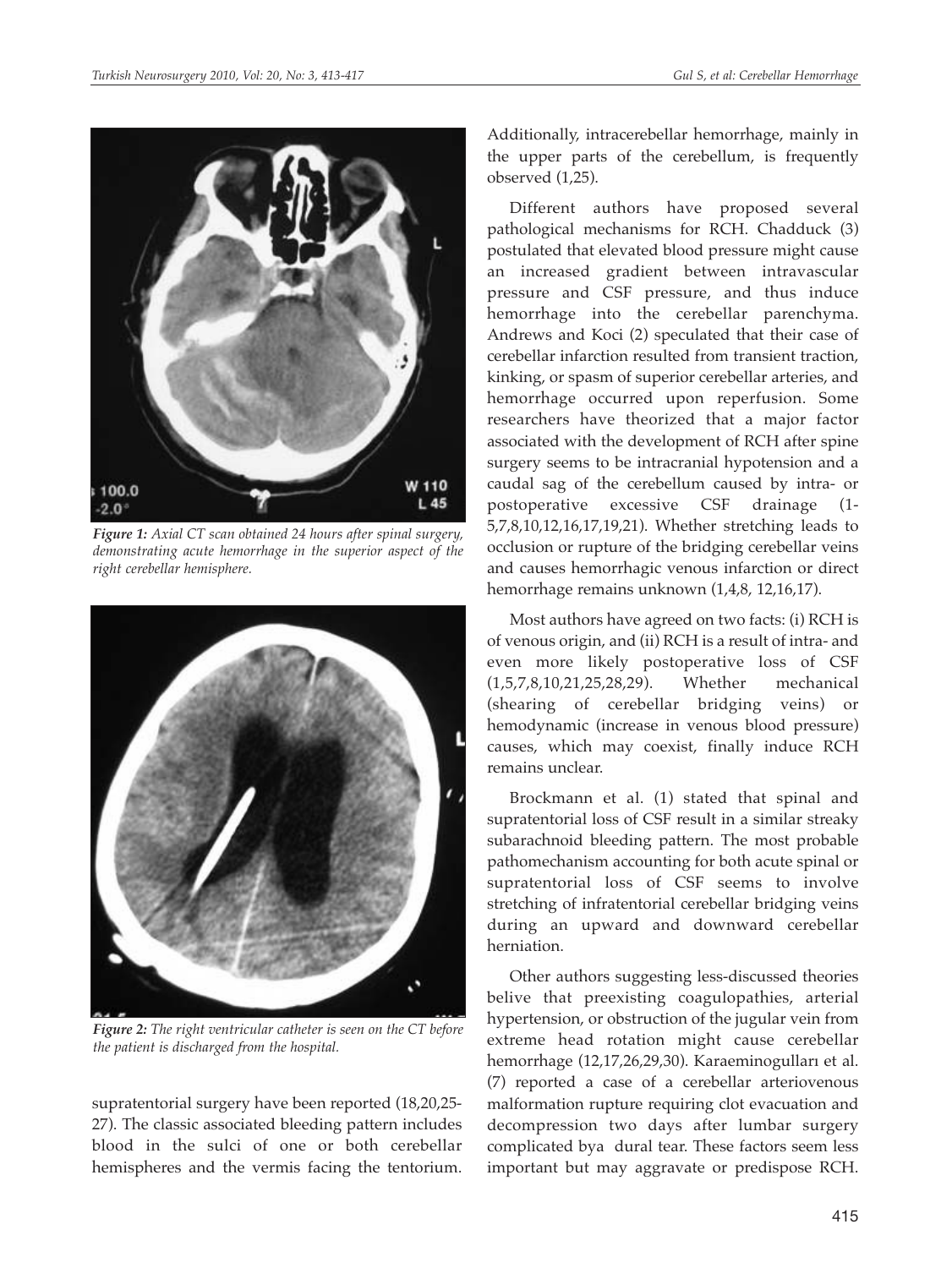Our case did not have a known preexisting coagulopathy, history of arterial hypertension, or diabetes. In our case, drains were inserted, and RCH was assumed to be related to the, which would correlate with observations made by others who also found an increased amount of drained fluid within a few hours (1,5). Our case had a large CSF loss of about 100cc when it is recalled that the total amount of circulating CSF is about 150 cc. There was also a loss of a large amount of CSF from postoperative suction making up 300cc blood and CSF mixture in total. These factors may be responsible for development of RCH in our patient.

Avoiding any dural tearing, detailed preoperative search for a possible coagulopathy including a detailed history of bleeding and screening tests, and preoperative assessment of the blood pressure are among the measures to be taken to prevent RCH. Good surgical exposure and lighting of the surgical field, meticulous surgical handling, and working with diamond burrs and microcurettes when operating near the dura are the measures to be taken in order to prevent development of dural tears during surgery. The rate off iatrogenic dural tearing has been previously reported between 3.1-14% in different series (31-34). Tafazal's prospective study involving 1,549 cases in 14 different centers has stated that the rate of dural tearing was 3.5% for primary discectomy, 8.5% for spinal stenosis surgery and 13.2% for revision discectomy (33).

Other complications from a CSF leak occur because downward displacement of the brain exerts traction on cranial nerves, leading to diplopia (as observed in our case), visual field defects, vocal cord paralysis, and facial numbness (5,35).

Small cerebellar hemorrhages can be managed medically and followed-up with serial imaging; however, large hematomas that cause a significant mass effect in the posterior fossa may require surgical decompression (2-4,6,8,11,13). Compression of the fourth ventricle and resultant noncommunicating hydrocephalus should be managed with CSF diversion procedures (1,2,6,8,23,26). Decompression is necessary if there are sign and symptoms of brainstem compression due to increased intracranial pressure and evacuation of the hematoma should be performed immediately in such cases. Expanded suboccipital craniectomy and

duraplasty are the procedures used to decompress the posterior fossa (8). Abnormalities of coagulation parameters should always be ruled out as the underlying reason for RCH and at the very least need to be corrected to avoid aggravation of hemorrhage. Blood pressure should be monitored closely (25).

The outcome in patients with RCH varies significantly and seems primarily to depend on the extent of bleeding, its intracerebellar component, the underlying disease, the amount of time before action is taken and further complications (1). In cases with blood only in the sulci of the upper cerebellum, severe complications or serious permanent cerebellar defects are seldom observed. Nevertheless, the greater the extent of intracerebellar hemorrhage (as in our case), the greater the risk of acute obstructive hydrocephalus and associated complications. The outcome is good with only mild remaining neurological symptoms or complete recovery in more than 50% of all cases, while death occurs in  $\sim$ 10-15% (25). The exact pathomechanism leading to RCH is not yet fully understood, however, one can only assume that the kinetics and the extent of CSF loss are factors determining the amount of intracerebellar hemorrhage (1).

# **CONCLUSION**

Cerebellar hemorrhage must be considered in patients with unexplained neurological deterioration after spinal surgery. Large-volume CSF loss intra- or postoperatively may be an etiological factor in RCH. Quickly pinpointing the correct diagnosis may prevent the aggravation of complications associated with RCH. Small cerebellar hematomas can be managed medically, but larger lesions that cause significant mass effect in the posterior fossa must be treated surgically.

# **REFERENCES**

- 1. Brockmann MA, Nowak G, Reushe E, Russlies M, Petersen D: Zebra sign: Cerebellar bleeding pattern characteristic of cerebrospinal fluid loss. J Neurosurg 102:1159-1162, 2005
- 2. Andrews R, Koci T: Cerebellar herniation and infarction as a complication of an occult postoperative lumbar dural defect. AJNR Am J Neuroradiol 16:1312-1315, 1995
- 3. Chadduck W: Cerebellar hemorrhage complicating cervical laminectomy. Neurosurgery 9:185-189, 1981
- 4. Friedman JA, Ecker RD, Piepgras DG, Duke DA. Cerebellar hemorrhage after spinal surgery: report of two cases and literature review. Neurosurgery 50:1361-1364, 2002